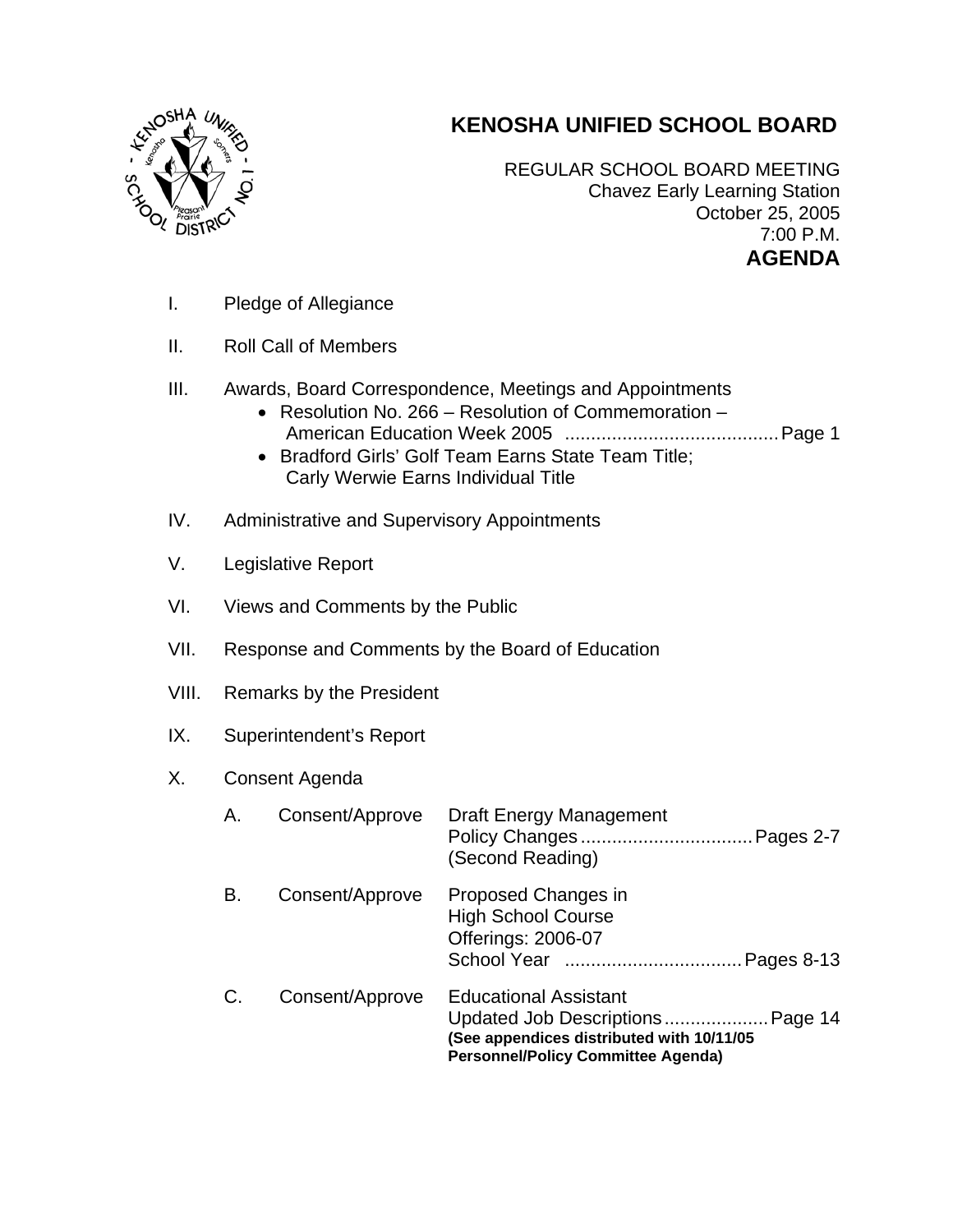SCHOOL BOARD AGENDA Page 2 October 25, 2005

X. Consent Agenda – Continued

|     | D. | Consent/Approve     | <b>Copyrighted Materials-Policy</b><br>And Rule 3531.1, Interlibrary<br>Loan-Policy and Rule 6621,<br>And Assistive Technology-<br>(First Reading)                 |
|-----|----|---------------------|--------------------------------------------------------------------------------------------------------------------------------------------------------------------|
|     | Е. | Consent/Approve     | Revisions to Policy 6456 -<br>Graduation Requirements Pages 21-27<br>(First Reading)                                                                               |
|     | F. | Consent/Approve     |                                                                                                                                                                    |
|     | G. | Consent/Approve     | Recommendations<br>Concerning Appointments,<br>Leaves of Absence,<br>Retirements and Resignations Page 29                                                          |
|     | Н. | Consent/Approve     | Minutes of:<br>Regular MeetingSeptember 27, 2005<br>Annual Meeting of Electors  Sept. 19, 2005<br><b>Special Meetings and Exec Sessions:</b><br>September 27, 2005 |
|     | L. | Consent/Approve     | Summary of Receipts, Wire<br>Transfers and Check Registers Pages 30-31                                                                                             |
| XI. |    | <b>Old Business</b> |                                                                                                                                                                    |
|     | Α. | Discussion/Action   | <b>Official Third Friday</b><br>Enrollment Report Pages 32-35<br>(See appendices distributed with 10/11/05<br><b>Personnel/Policy Committee Agenda)</b>            |
|     | В. | Discussion/Action   | <b>Four Year Graduation</b><br>Rate Cohort Analysis  Pages 36-39<br>(See appendices distributed with 10/11/05<br><b>Personnel/Policy Committee Agenda)</b>         |
|     | C. | Discussion/Action   | <b>Employee Dress and Grooming and</b><br><b>Employee Personal Appearance Standards</b><br>Policy/Rule 4229  Pages 40-42<br>(First Reading)                        |